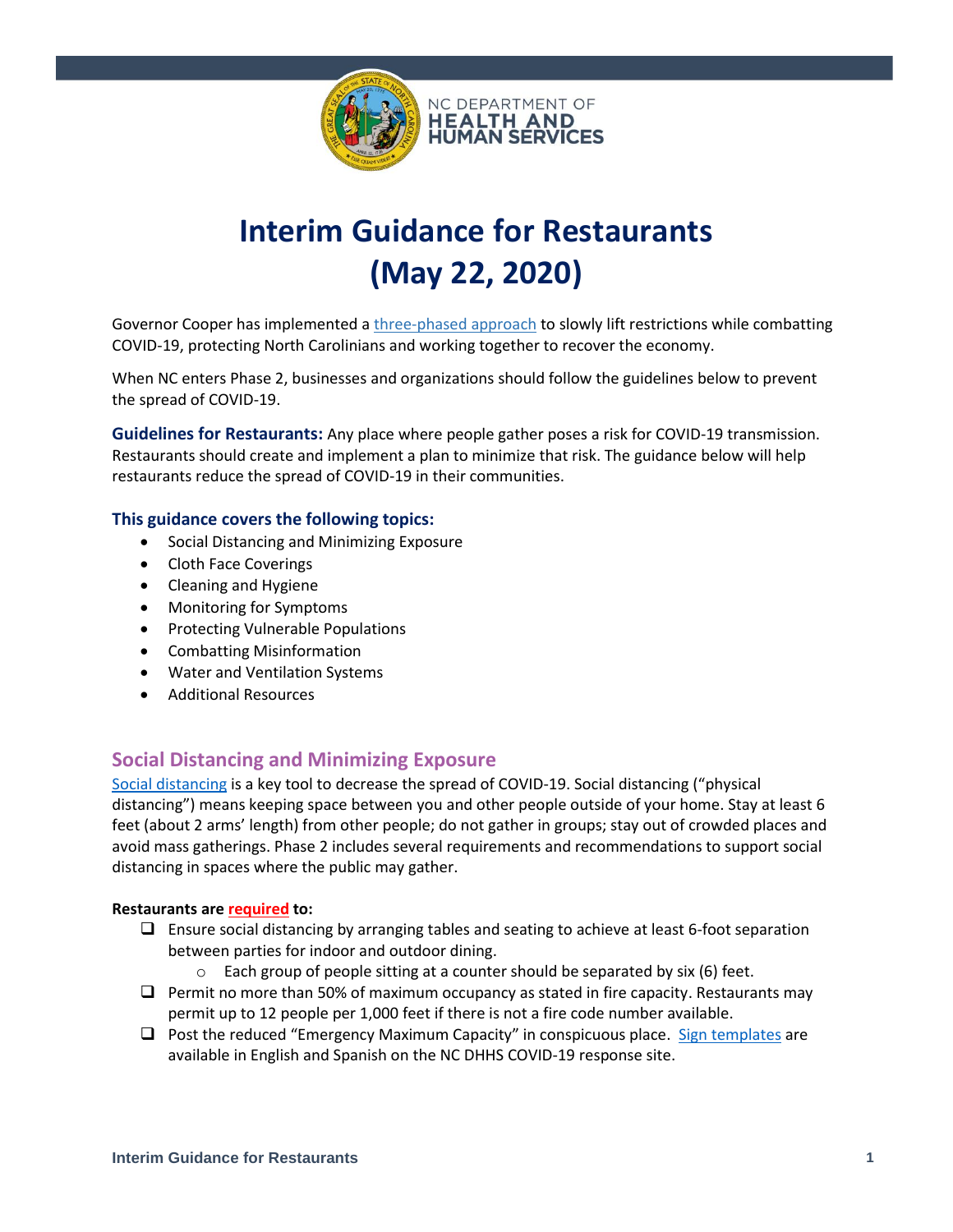- $\Box$  Post signage reminding people about social distancing (staying at least 6 feet away from others). [Know Your W's](https://covid19.ncdhhs.gov/materials-resources/know-your-ws-wear-wait-wash) sign templates are available in English and Spanish on the NC DHHS COVID-19 response website.
- $\Box$  Mark six (6) feet of spacing in lines at high-traffic areas for customers, such as any cash register or any place where customers wait to be seated

#### **It is recommended that restaurants:**

- $\Box$  Allow no more than 6 people at a table, unless they are a family from the same household. You do not need to ask whether groups are a family.
- $\Box$  Don't use shared tables among multiple parties unless the seats can be arranged to maintain social distancing between parties.
- $\Box$  Require patrons to wait outside, with markings to ensure 6 feet apart, with floor markings and instructions for social distancing.
- $\Box$  Provide hand sanitizer (with at least 60% alcohol) at the entrance when available.
- ❑ Provide education to employees on how to properly wear, remove, and wash or dispose of face coverings.
- ❑ Install physical barriers, such as sneeze guards and partitions at cash registers, or other food pickup areas where maintaining physical separation of 6 feet is difficult.
- $\Box$  Advise all waitstaff to stay 6 feet away from customers to the extent possible.
- ❑ Advise all employees to stay 6 feet away from each other to the extent possible.
- $\Box$  Stagger seating times to the extent possible by using reservation systems or other methods; rotate or stagger shifts to limit the number of employees in the workplace at the same time
- ❑ Consider alternative options to gathering lots of people in a small area, such as having people wait in their cars and alerting them by phone when their table is ready.
- $\Box$  Staff meetings should be held virtually or provided by written notes instead of congregating.
- ❑ Reduce condiments and other items on the table for use between customers; provide condiments by request only; or provide disposable condiment packs.
- $\Box$  Continue to provide take-out, curbside pickup, and delivery options.
- ❑ Use rolled utensils and discontinue preset table settings.
- $\Box$  Continue to offer contactless payment options, curbside pickup, and delivery; if possible, use phone app technology to alert patrons when their table is ready to avoid use of pagers or buzzers.
- ❑ Use touchless payment options as much as possible. Ask customers and employees to exchange cash or card payments by placing on a receipt tray or on the counter rather than by hand. Wipe any pens, counters, or trays between use and between customers with a disinfecting wipe.
- ❑ Designate an ordering area at bars when wait staff are not available to visit each table. The ordering area should be at least 6 feet from other patrons seated at bar.

# **Cloth Face Coverings**

- $\Box$  It is strongly recommended that all employees and customers wear a cloth or disposable face covering when they may be near (less than 6 feet from) other people in the restaurant. A FAQ about face coverings is available in **English and Spanish**.
- $\Box$  It is encouraged that businesses provide face coverings for employees and customers. If provided, they must be single use or properly laundered using hot water and a high heat dryer between uses.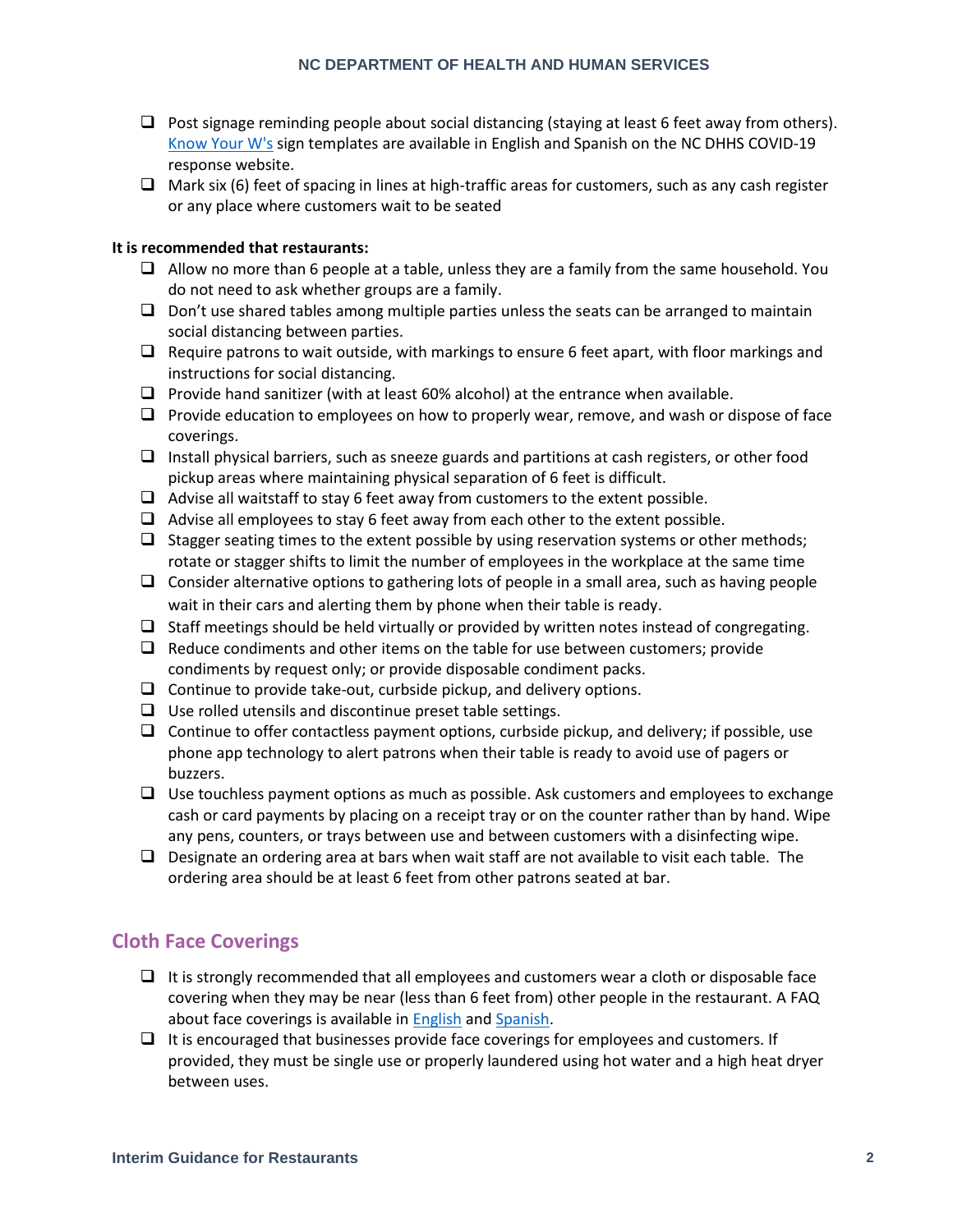$\Box$  Please share guidance to employees on use, wearing, and removal of cloth face coverings, such as CDC's guidance on [wearing and removing cloth face masks,](https://www.cdc.gov/coronavirus/2019-ncov/downloads/cloth-face-covering.pdf) [CDC's use of cloth face coverings](https://www.cdc.gov/coronavirus/2019-ncov/prevent-getting-sick/diy-cloth-face-coverings.html), and [CDC's cloth face coverings FAQ's](https://www.cdc.gov/coronavirus/2019-ncov/prevent-getting-sick/cloth-face-cover-faq.html).

# **Cleaning and Hygiene**

Washing hands with soap and water for 20 seconds or using hand sanitizer reduces the spread of transmission.

#### **Restaurants are required to:**

- $\Box$  Perform ongoing and routine environmental cleaning and disinfection of high-touch areas (e.g., doors, doorknobs, rails) with an [EPA approved disinfectant for SARS-CoV-2](https://www.epa.gov/pesticide-registration/list-n-disinfectants-use-against-sars-cov-2) (the virus that causes COVID-19), and increasing disinfection during peak times or high customer density times and all shared objects (e.g., payment terminals, tables, countertops/bars, receipt trays, condiment holders) between use.
	- $\circ$  Disinfect dining tables and booths, including condiment containers and reusable menus, between each use, allowing the disinfectant to sit for the necessary contact time recommended by the manufacturer.
- $\Box$  Promote frequent use of hand washing and hand sanitizer for wait/food service staff upon reporting to work and frequently throughout shift. Hand washing is required to at least meet the requirements as specified in the [North Carolina Food Code Manual,](https://ehs.ncpublichealth.com/faf/docs/foodprot/NC-FoodCodeManual-2009-FINAL.pdf) Sections 2-301.12, 2-301.14, and 2-301.15.

It is recommended that restaurants:

- ❑ Systematically and frequently check and refill hand sanitizers (at least 60% alcohol) and assure soap and hand drying materials are available at sinks.
- ❑ Use disposable menus, a menu display board, or mobile options, between customers/groups.
- $\Box$  Use single use/disposable linens when possible. If using disposable linens is not possible, sanitize cloth linens after each customer.
- ❑ Provide, whenever available, hand sanitizer (with at least 60% alcohol) at the entrance and other areas.
- ❑ Avoid offering any self-serve food or drink options, such as buffets, salad bars, and drink stands.
- ❑ If self-serve is used:
	- $\circ$  Provide an attendant at buffet areas to monitor social distancing and remove any contaminated food or utensils.
	- o Change, clean, and sanitize serving utensils (e.g., tongs, bulk food dispenser spoons) every 30 minutes.
	- o Have employees plate food for customers or provide increased monitoring of selfservice areas.
	- $\circ$  Encourage handwashing and hand sanitizer use among customers before using selfservice area. Provide hand sanitizer at the beginning of each service line and post signage requesting use before handling utensils.

# **Monitoring for Symptoms**

#### **Monitoring for Symptoms**

Conducted regular screening for symptoms can help reduce exposure to COVID-19. Encourage employees to self-monitor for symptoms such as fever, cough, or shortness of breath.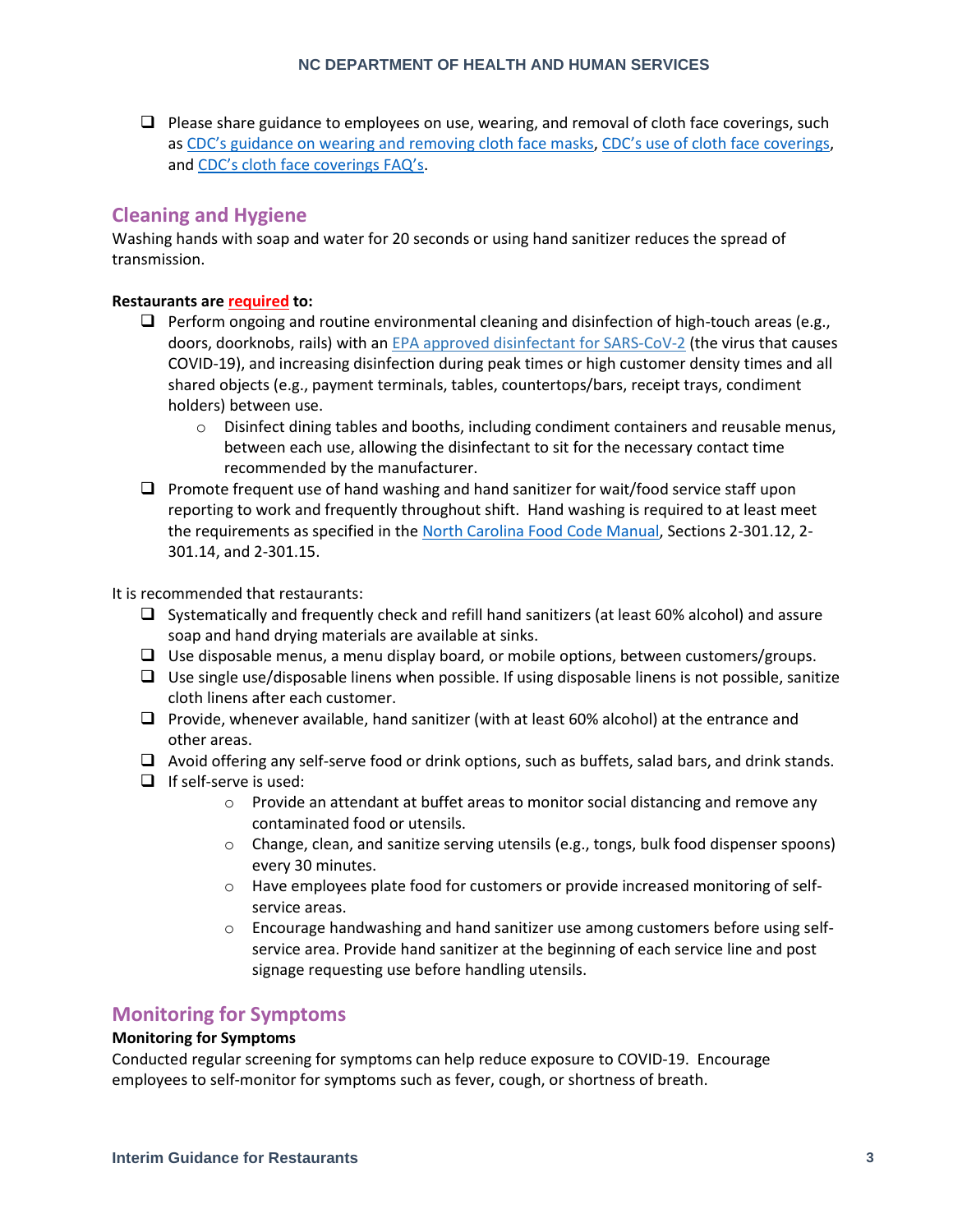#### **NC DEPARTMENT OF HEALTH AND HUMAN SERVICES**

If they develop symptoms, they should notify their supervisor and stay home. More information on [how](https://www.cdc.gov/coronavirus/2019-ncov/symptoms-testing/symptoms.html)  [to monitor for symptoms](https://www.cdc.gov/coronavirus/2019-ncov/symptoms-testing/symptoms.html) is available from the CDC.

#### Restaurants are **required** to:

- ❑ Conduct dail[y symptom](https://www.cdc.gov/coronavirus/2019-ncov/symptoms-testing/symptoms.html?CDC_AA_refVal=https%3A%2F%2Fwww.cdc.gov%2Fcoronavirus%2F2019-ncov%2Fsymptoms-testing%2Findex.html) screening (use this standard interview questionnaire) [\(English](https://files.nc.gov/ncdhhs/Symptom-Screening-Checklist-ENGLISH.docx)[|Spanish\)](https://files.nc.gov/ncdhhs/Symptom-Screening-Checklist-SPANISH.docx) of employees at entrance with immediately sending symptomatic workers home to [isolate.](https://www.cdc.gov/coronavirus/2019-ncov/if-you-are-sick/steps-when-sick.html)
- $\Box$  Post signage at the main entrance requesting that people who have been symptomatic with fever and/or cough not enter, such a[s Know Your Ws/Stop if You Have Symptoms](https://covid19.ncdhhs.gov/materials-resources/know-your-ws-wear-wait-wash) flyers (English - [Color,](https://files.nc.gov/ncdhhs/documents/files/covid-19/KnowYourWs-Business-Sign_ENG.pdf) [Black & White;](https://files.nc.gov/ncdhhs/documents/files/covid-19/KnowYourWs-BusinessSign-BW_ENG.pdf) Spanish - [Color,](https://files.nc.gov/ncdhhs/documents/files/covid-19/KnowYourWs-Business-Sign_SPA.pdf) [Black & White\)](https://files.nc.gov/ncdhhs/documents/files/covid-19/SS-BusinessSign-BW_SPA.pdf).
- $\Box$  Employees who have symptoms when they arrive at work or become sick during the day should immediately be separated from other employees, customers, and visitors and sent home.

#### It is recommended that restaurants:

- $\Box$  Have a plan in place for immediately removing employees from work if symptoms develop.
- $\Box$  Establish and enforce sick leave policies to prevent the spread of disease, including:
	- o Enforcing employees staying home if sick.
	- o Encouraging liberal use of sick leave policy.
	- o Expanding paid leave policies to allow employees to stay home when sick.
- ❑ [Per CDC guidelines,](https://www.cdc.gov/coronavirus/2019-ncov/hcp/disposition-hospitalized-patients.html) if an employee has been diagnosed with COVID-19 or is presumed positive by a medical professional due to symptoms, the employee should be excluded from work until:
	- $\circ$  No fever for at least 72 hours since recovery (without the use of fever-reducing medicine) AND
	- o Other symptoms have improved (e.g., coughing, shortness of breath) AND
	- o At least 10 days have passed since first symptoms
- □ [Per CDC guidelines,](https://www.cdc.gov/coronavirus/2019-ncov/hcp/disposition-hospitalized-patients.html) if an employee has been diagnosed with COVID-19 but does not have symptoms, they should remain out of work until 10 days have passed since the date of their first positive COVID-19 diagnostic test results, assuming they have not subsequently developed symptoms since their positive test.
- $\Box$  Require symptomatic employees to wear masks until leaving the facility. Cleaning and disinfecting procedure should be implemented by designated personnel followin[g CDC](https://www.cdc.gov/coronavirus/2019-ncov/community/organizations/cleaning-disinfection.html#Cleaning)  [guidelines](https://www.cdc.gov/coronavirus/2019-ncov/community/organizations/cleaning-disinfection.html#Cleaning) once sick employee leaves.
- ❑ Provide employees with information on help lines to access information or other support in reference to COVID-19, e.g. 211 and Hope4NC Helpline (1-855-587-3463)

### **Protecting Vulnerable Populations**

Information on who is at higher risk for severe disease is available from the [CDC](https://www.cdc.gov/coronavirus/2019-ncov/need-extra-precautions/people-at-higher-risk.html) and [NC DHHS.](https://covid19.ncdhhs.gov/information/individuals-families-communities/individuals-higher-risk)

It is recommended that restaurants:

- $\Box$  Designate a specific time for persons at higher risk to access the restaurant without the general population (such as early morning, or late afternoon).
- $\Box$  Enable employees to self-identify as high risk for severe disease and reassign work to minimize face-to-face contact and to allow them to maintain a distance of six feet from others, or to telework if possible.